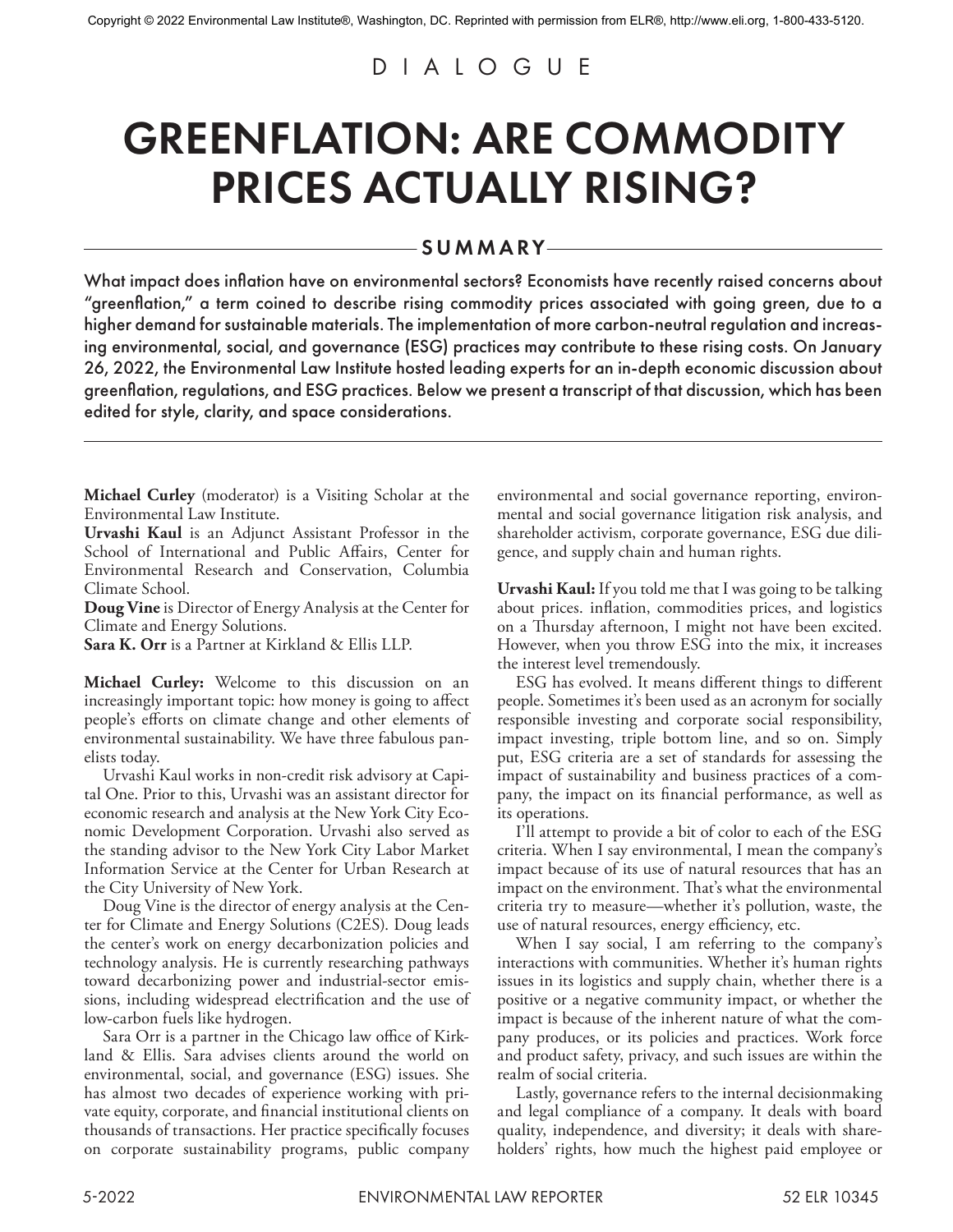executive is making in compensation relative to the lowest paid employee, and the like.

What sets the use of ESG criteria apart is really the data-driven aspect of the methodology. Increasingly, there are ever-evolving standards and metrics that help you measure risk, on the downside, as well as opportunities to generate returns. There's both measuring and mitigation of risk, and there's a creation of value. It has garnered interest because ESG integration into business analysis or investment decisions has resulted in mitigating risk and optimizing returns.

As I said, ESG has evolved and reached a point now where almost everyone is thinking about it. I started talking about ESG formally in 2012 or 2013, when I was at the Robert F. Kennedy Center. There, I started a program working with investment managers and asset owners to implement ESG criteria into their decision making process.

At that time, I would spend the first meeting with people explaining what ESG is and why it is relevant. I don't seem to have to make that argument anymore. Things have evolved. ESG market is growing. Bloomberg estimates that ESG assets under management are expected to account for one-third of all global assets under management in 2025 at about \$53 trillion.1 This is really a midline estimate. They have a low, a high, and a medium, and the rate of growth in the ESG assets that they extrapolate to get to this number is actually more conservative than the rate of growth we have seen in the past few years.

Rather than going into detail about macro trends that might be impacting the interest in ESG, I want to focus on the manifestation of some of the macro trends that humanity as a whole is experiencing. There is an increasing shareholder acceptance of the importance and relevance of ESG. By stakeholders I mean investors, business leaders, consumers, and employees. All of these stakeholders acknowledge the importance and relevance of ESG. That's not to say that every business leader and every investor recognizes this, but it's enough to build a momentum.

There is an EY report on the proxy season of 2021. $2$  ESG generated the biggest headlines. There was a PwC survey at the end of last year that said the majority of consumers, 83%, think companies should be actively shaping ESG practices.3 They're willing to pay the premium for it. A majority of business leaders think, via their company, that they have a responsibility. Employees think the same.

In addition to this corporate stakeholder trend, governments and international and multilateral organizations are driving some of the focus. At an international level,

there is the Paris Agreement,<sup>4</sup> for example, that obliges its 195 signatories to reduce the risks and impacts of climate change. There's an objective to get to net zero by 2050—or declining toward net zero through mitigation and carbon removal efforts by 2050.

The Principles for Responsible Investment,<sup>5</sup> which have about 2,500 signatories that are asset owners and investment managers, have ESG objectives and policy commitments. They are not investing in fossil fuel, increasing reporting and disclosures, and so on.

Then, there are the 17 United Nations Sustainable Development Goals.<sup>6</sup> They also have about 169 associated targets. They're aspirational. They impact the commodities sector as well in their aspirational targets. They have targets such as sustainable management and efficient use of natural resources, reducing the amount of fossil fuel subsidies, and so on.

All of this is to say that many ESG actions historically would have been considered voluntary, niche, or sectorspecific, but all of these trends, whether it's business, consumer interest, government, and multinational or multilateral organization interest, have resulted in ESG criteria finding a way into regulations and laws. In a few cases at least, ESG reporting is becoming mandatory.

Even if not a publicly listed company, there are more and more financial institutions, for example, that have also started incorporating an ESG policy that restricts lending or investment in certain industries, whether it be coal mining, fossil fuel extraction, private prisons, etc.

All of this has been exacerbated, if you will, in the past two years because of the COVID-19 pandemic. We can't really ignore it. It's the big elephant in the room that has highlighted socioeconomic issues. I think the focus that there's been an opportunity to build a more sustainable future has also been reinforcing and accelerating these targets and objectives. So, why now? Because there is a confluence of all these trends.

The incorporation of ESG criteria and recognition of them as important has implications. It affects all industries, and commodities are no exception. It's one of the biggest opportunities and challenges that commodities pricing or commodities demand and supply might face. There's no denying that commodities are here to stay. We need commodities. Now, there's an expected increase in demand because of large initiatives. We have to maintain and replace our aging infrastructure. We have to combat climate change. We have to transition to carbonneutral technologies.

<sup>1.</sup> *ESG Assets May Hit \$53 Trillion by 2025, a Third of Global AUM*, Bloomberg Intelligence (Feb. 23, 2021), https://www.bloomberg.com/professional/ blog/esg-assets-may-hit-53-trillion-by-2025-a-third-of-global-aum/.

<sup>2.</sup> Jamie Smith, *What Boards Should Know About ESG Developments in the 2021 Proxy Season*, EY (Aug. 3, 2021), https://www.ey.com/en\_us/board-matters/ esg-developments-in-the-2021-proxy-season?.

<sup>3.</sup> PwC, Beyond Compliance: Consumers and Employees Want Business to Do More on ESG (2021), https://www.pwc.com/us/en/services/consulting/library/consumer-intelligence-series/consumer-and-employee-esgexpectations.html.

<sup>4.</sup> United Nations Framework Convention on Climate Change, *The Paris Agreement*, https://unfccc.int/process-and-meetings/the-paris-agreement/the paris-agreement (last visited Mar. 4, 2021).

See Sustainable Commodities-A New Reality?, REEDSMITH (June 30, 2020), https://www.reedsmith.com/en/perspectives/2020/06/sustainablecommodities-a-new-reality.

Transforming Our World: The 2030 Agenda for Sustainable Development, G.A. Res. 70/1, U.N. GAOR, 70th Sess., U.N. Doc. A/RES/70/1 (2015), https://www.un.org/en/development/desa/population/migration/generalassembly/docs/globalcompact/A\_RES\_70\_1\_E.pdf. *See also* United Nations Department of Economic and Social Affairs, *The 17 Goals*, https://sdgs. un.org/goals (last visited Feb. 14, 2021).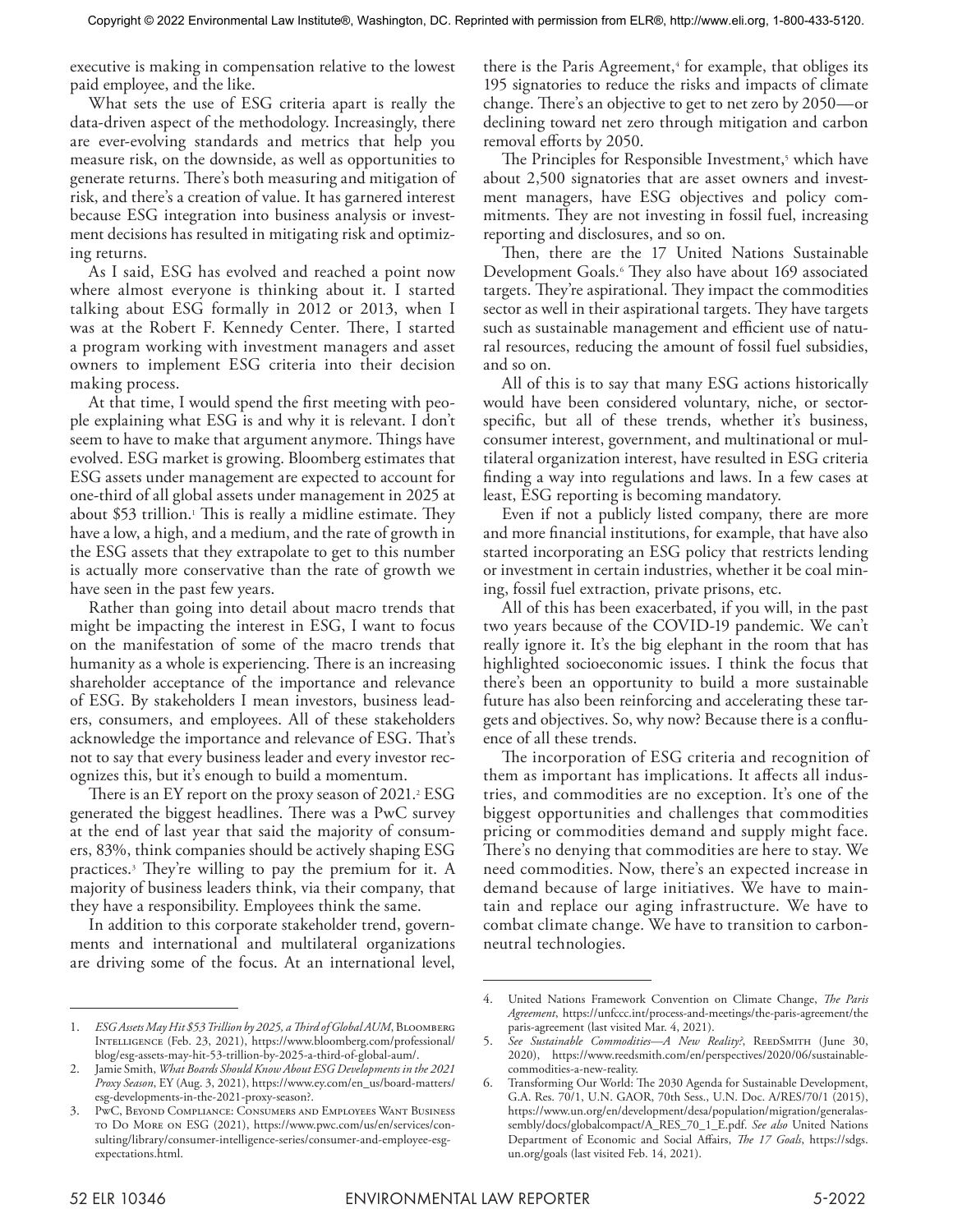All of these events, all of these trends, are occurring simultaneously as there is an increasing concern about environmental and social impacts of our collective actions. "Our actions" include corporate actions and government actions. And, depending on how it's done, the life cycle of a commodity, like the process of acquiring commodities, whether it's via extraction or sourcing them from regions where there might be a conflict supplying them, transporting them halfway around the world, or even using them, as you know, we use coal and gas as fuel.

Each of these separate actions can have an adverse consequence for the environment. It could raise governance issues. There could be some employee discrimination issues, for example. There could be social issues, having exploited the labor conditions, for instance, which has been in the news. All this is, to my mind, going to point toward the fact that there will be an increased scrutiny of ESG policies and performance.

Supply chain transparency will become more and more important to all stakeholders. The farm-to-fork framework is widely talked about now where you want to know what you're using, where it started off, and where it ends up.

All in all, while the demand is increasing, supply is constrained because investment is, like I said before, curtailed in certain types of activities, such as mining or extraction. Then there are all these supply chain limitations, among other reasons, but these are the most relevant for the conversation today.

Bottom line: There's a higher demand. There's a reduced or constrained supply. So, you would expect some pressure on prices, an inflationary pressure.

There's a spectrum of opinions here, and I would like to leave you with a sampling of these opinions. I read an article that going green could save the world, but we're all going to have to pay for it.7 At least some have that view. There are worries that government policies and focus on ESG translate into higher costs for consumers. And we have a term for it, "greenflation," whether accepted by all or not, but increasingly being used, and the topic of our conversation today.

Ruchir Sharma, who is the chief global strategist at Morgan Stanley, wrote in *Financial Times* that this new government-directed spending is driving up demand for materials to build a cleaner economy.8 At the same time, there is tightening in regulation, which means there are limits on investment in mines, and so forth. The unintended consequence here is greenflation, or rising prices for metals and minerals that we need to build our green infrastructure.

Jack Manley at J.P. Morgan Asset Management said in an article that there is an upward pressure for costs for

going green or as a result of being green.9 So this is one side of the spectrum.

There's no denying that all eyes are on inflation, from cars to electricity, housing, phones, and food. We are paying more. Americans are paying more than they've had to pay in a long time. In fact, so much so that worries about greenflation might even have impacted Sen. Joe Manchin's (D-W. Va.) willingness to stall the climate and social spending bill because of fears of accelerated inflation. So, it has real-life impacts.

One view is that there is evidence that some of these price increases are due to climate action. Doug may go into this in more detail. As an example, coal is more expensive because fewer U.S. miners are producing coal and not enough to meet demand, steelmakers are cautious because of their carbon footprint, and so on.

But I don't think all inflationary pressures can be attributed to greenflation. Greenflation is not everywhere. I don't think increasing oil prices can be 100% attributed to greenflation. There are other interests at play here in an effort to keep the prices high by the Organization of the Petroleum Exporting Countries, for example.10 Or even the supply chain issues. There are shipping bottlenecks that continue to impact global trade that go beyond the energy transformation or greening of the space.

Some people think that these pressures may be short term. For example, greenflation may be a concern in the short run because of decreasing costs of financing green projects and economies of scale. In the long term, they will balance out the increasing costs.

There are others who talk about a "green premium," such as Bill Gates in his book *How to Avoid a Climate Disaster*. 11 This green premium, or "greenium," is defined by Gates as a difference in cost between a product that involves emitting carbon and an alternative that doesn't. According to him, phasing out coal and rolling out electric vehicles will be expensive. In the short run especially, some greenium is inherently inflationary. We must accept that in the short run.

To take this to the other extreme of the argument, I read an analyst talking about borrowing for the Joe Biden Administration's Build Back Better.<sup>12</sup> That's okay because even though the green and fiscal stimulus will end up in an uptick in prices, it is worth it because the alternative is more dismal. It's more bleak. There is a different kind of inflation if we don't do this—a potential for volatile or uncontrolled food prices driven by extreme weather events or a spike in the cost of everything from housing, insurance, and so on.

<sup>9.</sup> Holzman & Richards, *supra* note 7.

<sup>10.</sup> *Id.*

<sup>11.</sup> Bill Gates, How to Avoid a Climate Disaster: The Solutions We Have and the Breakthroughs We Need (2021).

<sup>12.</sup> Steven Desmyter, *The Greenflation That Markets Should Learn to Love*, FORBES (Mar. 25, 2021), https://www.forbes.com/sites/stevendesmyter/2021/03/25/ the-greenflation-that-markets-should-learn-to-love/?sh=76d1495b3cab.

<sup>7.</sup> Jael Holzman & Heather Richards, *"Greenflation": Could Climate Action Overheat the Economy?*, E&E News (Nov. 17, 2021), https://www.eenews. net/articles/greenflation-could-climate-action-overheat-the-economy/.

<sup>8.</sup> Ruchir Sharma, *"Greenflation" Threatens to Derail Climate Change Action*, Financial Times (Aug. 2, 2021), https://www.ft.com/content/49c 19d8f-c3c3-4450-b869-50c7126076ee.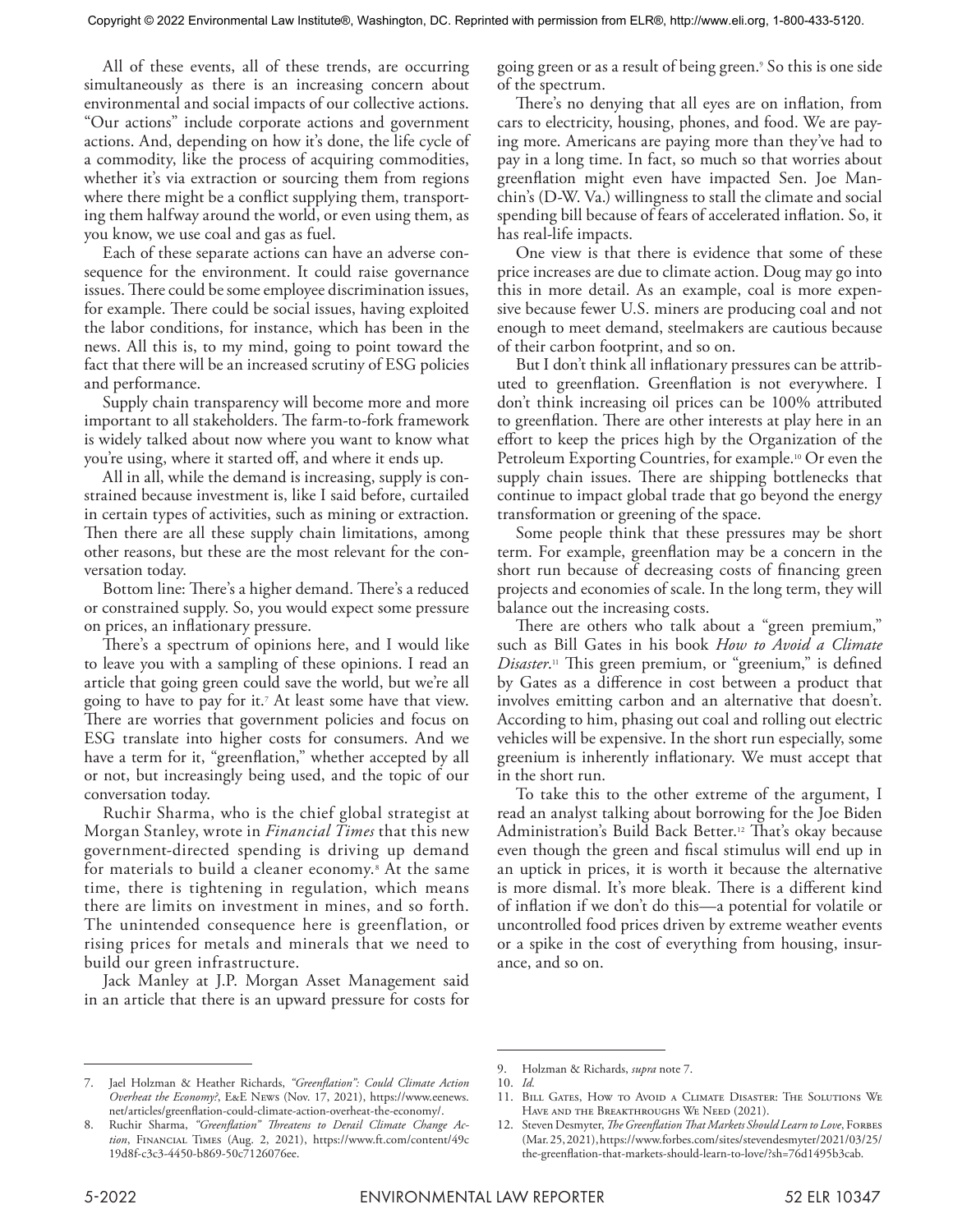**Doug Vine**: I'll briefly introduce myself and my organization. Then, I'll talk about the challenge of climate change, the basic plan for decarbonization, and the opportunities and challenges that we face in decarbonizing the economy, including the challenge of greenflation.

I am the director of energy analysis at C2ES. I've been with the Center for 10 years now. My work largely focuses on energy decarbonization policies and technical analysis with a particular focus on reducing emissions in the power and industrial sectors.

C2ES is now in its 24th year. We are an independent, nonpartisan, and nonprofit organization focused on strong policy and action to address climate change. Our core mission is to forge practical solutions to reduce greenhouse gas emissions, expand clean energy, and strengthen resilience to climate impacts. We have a long history of bringing together diverse stakeholders and producing accessible content and publications to help promote climate solutions.

One of the unique features of C2ES is our Business Environmental Leadership Council. We believe that business engagement is critical for developing efficient, effective solutions to address climate change. The council includes top companies in the electric power, manufacturing, high tech, transportation, oil and gas, and finance sectors. It's the largest U.S.-based group of companies devoted solely to addressing climate change.

I should point out that although C2ES is supported by institutional funding from a variety of businesses, foundations, and individual donors, we are solely responsible for our positions, web content, and publications.

Let's take a look at the challenge before us. I'll go into a little more detail, as I think some of this information will be useful in the upcoming discussion. We, the United States and the world, need to decarbonize economywide by 2050. Increasing global temperatures, a result of burning fossil fuels at an accelerating rate since the beginning of the Industrial Revolution, are having a profound effect on our climate. Today, the world collectively emits around 50 billion metric tons or 50 gigatons of carbon dioxide  $(CO_2)$ equivalent each year.13 That's more than 40% higher than emissions in 1990, when they were around 35 gigatons.<sup>14</sup>

Once  $CO<sub>2</sub>$  is in the atmosphere, it takes centuries to break down and dissipate—on the order of 100 to 200 years. We are injecting  $CO<sub>2</sub>$  and other greenhouse gases into the atmosphere faster than they are breaking down. As a result, atmospheric concentrations of  $CO<sub>2</sub>$  are now greater than 410 parts per million.<sup>15</sup> They've increased fairly dramatically since the 1960s when they were only around 300 parts per million.<sup>16</sup> And just for a point of reference, preindustrial levels were around 270 or so parts per million.<sup>17</sup>

As a result of increasing concentrations, we've seen a commensurate rise in global temperatures. The average global temperature in 2021 was about 1.1 degrees Celsius or 2 degrees Fahrenheit above the pre-industrial era, making 2021 the seventh hottest year on record.<sup>18</sup> 2020 tied 2016 as the hottest year on record.<sup>19</sup> Basically, the past seven years, I believe, have been the hottest years on record. With each subsequent decade, we are seeing hotter or warmer temperatures. The warmer air and water are causing the sea level to rise and extreme weather events to be more frequent and intense, and rising  $CO<sub>2</sub>$  concentrations are making the ocean more acidic.

Climate change impacts as we see on a fairly regular basis are here and now. In 2021, there were 20 weather/climate disaster events, with losses exceeding \$1 billion each, that affected the United States.20 The events included one drought, two flooding events, 11 severe storm events, four tropical cyclone events, one wildfire event, and one winter storm event.

Our time to act and avoid the worst impacts of climate change is limited. Many studies have shown that we need to completely decarbonize the United States and global economy and achieve carbon neutrality by 2050.

As you can see in Figure 1, here in the United States we have a lot of work to do. The figure shows U.S. energyrelated  $CO<sub>2</sub>$  emissions since 1990. This is from the Energy Information Administration (EIA) Annual Energy Outlook. EIA produces an outlook every year, and it usually comes out in January or early February. It shows the reference case in the solid lines and the business-as-usual forecast as dashed lines.

We have seen some declines in emissions since 2005 economywide. Energy-related  $CO<sub>2</sub>$  emissions have fallen about 19%. Power-sector emissions, which make up around 30% of total energy-related  $CO<sub>2</sub>$  emissions, have fallen by around 35%. These are preliminary numbers. We will have the official numbers around March for 2021. It's kind of a rough calculation.

A combination of market and policy forces have led to the emissions decline over the past dozen years. We can get into more detail on that. However, the EIA forecast shows that, absent new policies, we are not expecting to see further emissions declines. The dotted lines in Figure 1 are indicative of where emissions need to get to by 2050, so you can see the turn that we need to make. We believe, and many others believe, that policy is required, and that market forces alone are not going to get us there.

Now, on to this decarbonization challenge. What's the plan? How are we going to decarbonize the economy? Pathways to deep decarbonization generally focus on three equally important activities. The first is increasing deployment of energy efficiency. There's a lot we can do in making

<sup>13.</sup> Hannah Ritchie & Max Roser, *Greenhouse Gas Emissions*, Our WORLD IN Data, https://ourworldindata.org/co2-and-other-greenhouse-gas-emissions (last updated Aug. 2020).

<sup>14.</sup> *Id.*

<sup>15.</sup> Rebecca Lindsey, *Climate Change: Atmospheric Carbon Dioxide*, CLImate.gov (Oct. 7, 2021), https://www.climate.gov/news-features/under standing-climate/climate-change-atmospheric-carbon-dioxide.

<sup>16.</sup> *Id.* 17. *Id*.

<sup>18.</sup> *2021 Joins Top 7 Warmest Years on Record: WMO*, UN News (Jan. 19, 2002), https://news.un.org/en/story/2022/01/1110022.

<sup>19.</sup> *Id.*

<sup>20.</sup> NOAA National Centers for Environmental Information, *Billion-Dollar Weather and Climate Disasters*, https://www.ncei.noaa.gov/access/monitoring/billions/ (last visited Apr. 4, 2022).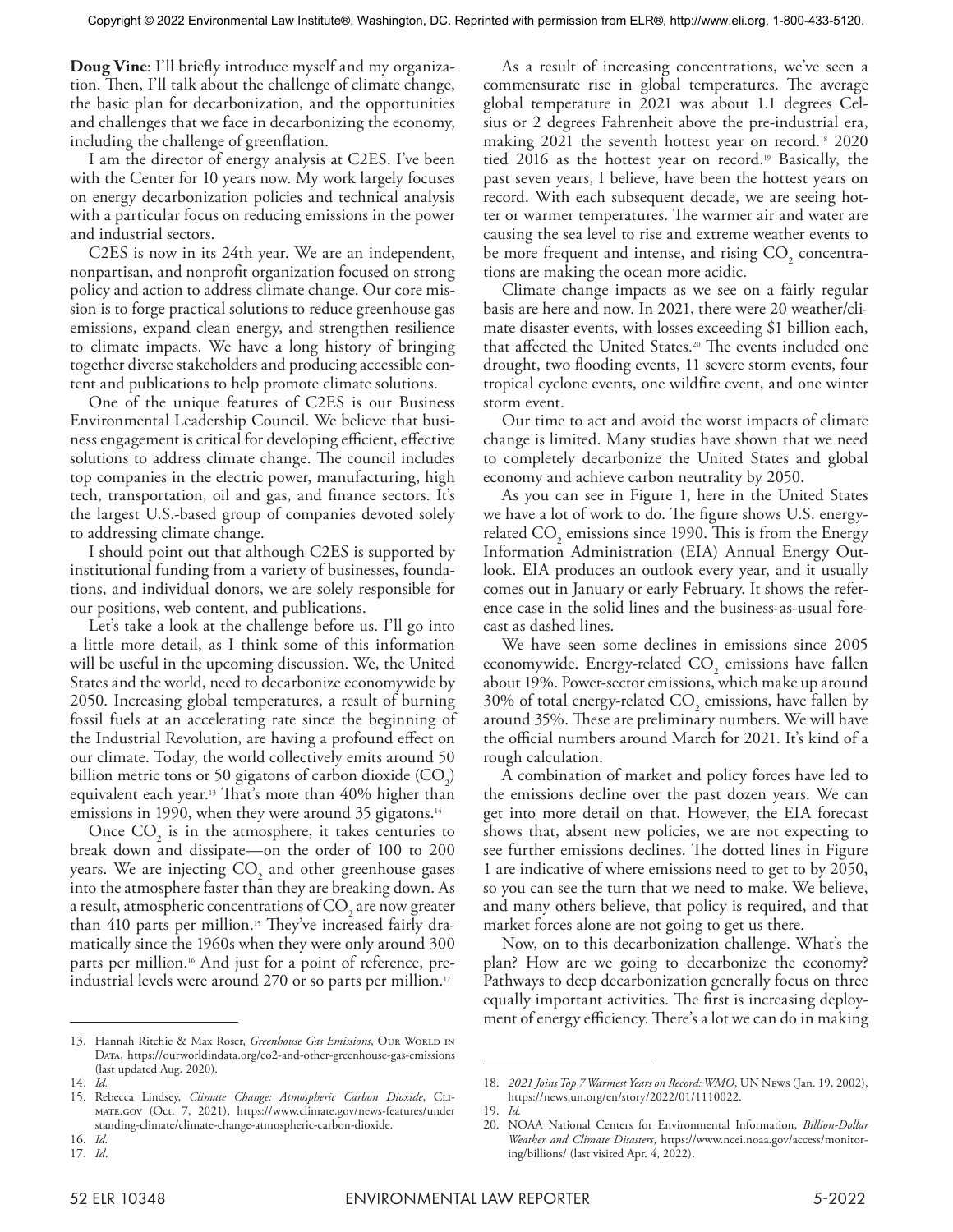

Figure 1. U.S. Energy-Related CO<sub>2</sub> Emissions, 1990-2050

Source: U.S. EIA, Annual Energy Outlook 2019 (2020) (on file with speaker).

our buildings, industries, and transportation more efficient than they currently are and this is driving it. We need to reduce the total amount of energy that we are consuming. We can be a lot better at that than we currently are.

The next pillar is energy supply decarbonization, which involves decarbonizing the electric power sector. Finally, we need to promote and use fuel switching primarily to electric sources. For example, what we're seeing now is switching from gasoline- and diesel-powered vehicles to electric vehicles in the transportation sector. We've seen a lot of movement in this area, with just about every major global car company announcing billions of dollars of investment in new electric models, and battery factories as well.

In other sectors, we need to use more electrically driven appliances. For example in buildings, we need to use more electric water heaters and heat pumps in residential and commercial buildings. But importantly, there are challenging sectors to electrify, like industry and aviation for example. There are some end-uses that cannot be practically electrified. They can be, but they would come at extreme costs or there's significant challenges and hurdles in doing so. In these instances, we are considering paths of less resistance, like using fuels such as hydrogen, biofuels, renewable natural gas, and synthetic fuels.

A lot of people out there think and promote the idea that we can electrify everything. But as a practical matter, electrifying heavy-duty trucks, aviation, and industrial heat are really, really hard. So, we are considering using some alternatives to that. That's a key point that I'd like to get across. Also, that developing those fuels is in addition to having a non-emitting power sector and a greatly expanded power sector because it's going to be relied upon for much more than it is today.

There are many opportunities to continue to make progress on decarbonization. I pointed out that we have made decarbonization progress, but we need to really accelerate the progress that we're making. This is going to lead to the discussion that we are having today.

The power sector is where the most progress has been made; yet we still have quite a way to go. Some of the contributing factors to the progress that we've made include federal research for decades in development, demonstration, and deployment of a range of technologies from solar electricity to batteries, to things like horizontal drilling and hydraulic fracturing. That has led to significant advances and cost reductions, and has allowed the commercialization of many technologies. Those have all resulted in emissions reductions that we're currently seeing.

On top of that, there have been some federal programs, federal tax credits, for example, like the production tax credit and the investment tax credit, that have incentivized and helped to speed the pace of clean technologies deployment.

Additionally, state policies have helped to promote clean technologies. Many states, beginning in the late 1990s and in the early 2000s, adopted renewable portfolio standards requiring that a specific amount of electricity should be generated by renewable sources. Over time, the standards have increased in ambition. A handful of states now have clean electricity standards that allow other types of electricity, like large hydro and nuclear power, to count toward the state's clean energy goals. At the same time, many companies have clean energy targets too. This is helping to drive demand and deployment of clean electricity.

Arguably, because of federal research and incentives as well as state and corporate policies, solar costs have dropped dramatically and deployments are accelerating. Every year, we're seeing a new record in solar capacity additions in the United States and globally. I should also mention that international targets like those set through the United Nations Framework Convention on Climate Change are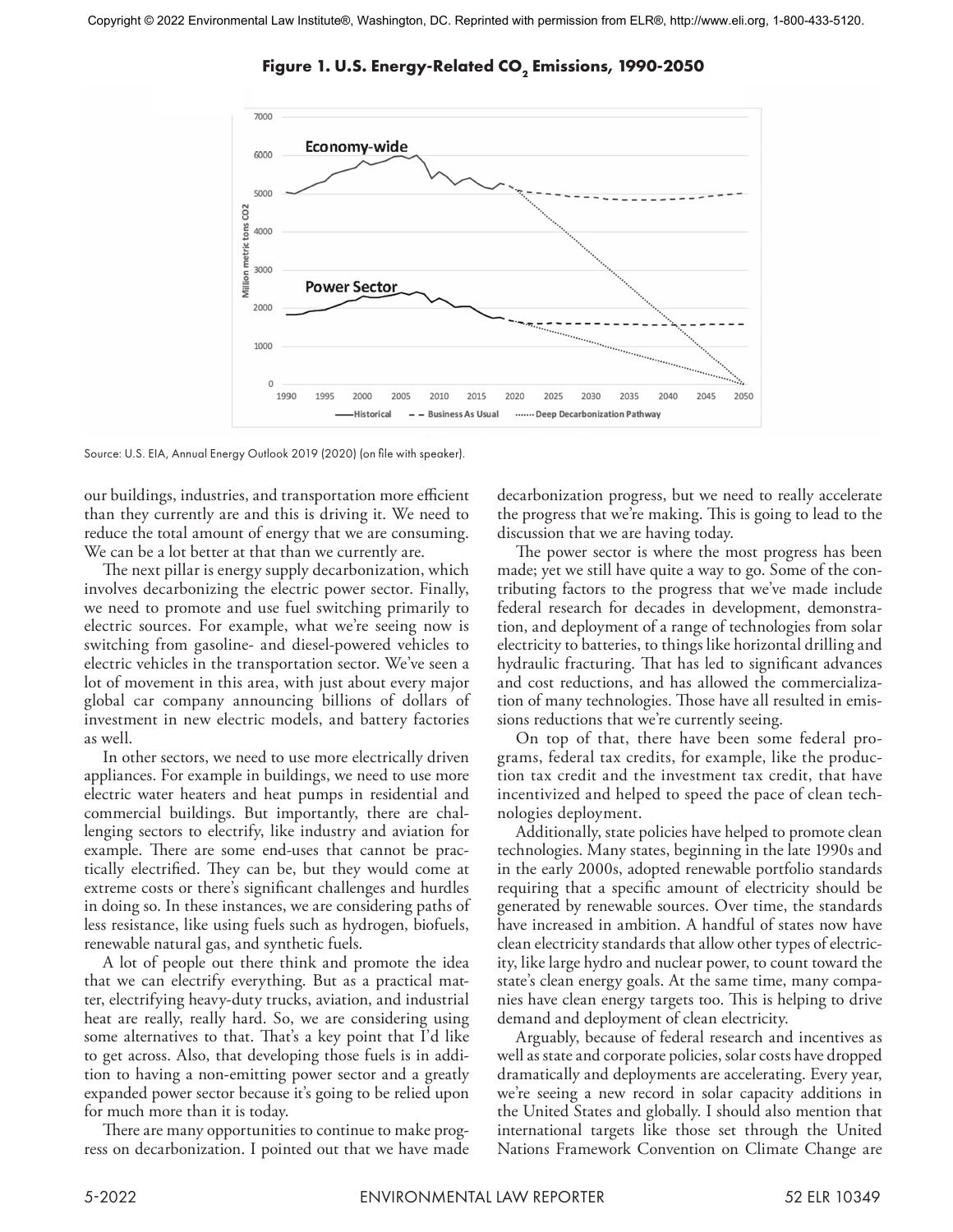helping to keep the focus on decarbonization efforts.<sup>21</sup> The United States has a new pledge to the Paris Agreement of reducing its net economywide emissions 50%-52% below 2005 levels by 2030.<sup>22</sup>

Yet at the same time, there are many challenges. We currently lack comprehensive, or I would say strong, federal policy to combat climate change in the United States. There are some policies and climate-related incentives, as I've mentioned, but nothing like a price on carbon or an economywide clean energy standard that would really move the needle on removing  $CO_2$  from the atmosphere.

Also, we lack solutions, good solutions or practical solutions, in some sectors and applications. We need to do more in innovation in helping to build up commercialization of hydrogen and other liquid fuels and gaseous fuels as well that will have important applications.

Always in the background, too, is this ongoing challenge in the power sector of resistance to building new transmission lines, which are critical for decarbonization. As largescale projects, renewable projects, or otherwise, are moving closer to where people live, there's growing opposition to these new power generation projects.

Now, those I would classify as major challenges. But there's another one, too, and that's really the crux for today. At this point, I want to characterize inflation or greenflation as more of a speed bump, but it certainly could become a major challenge. I think it's something important to look at. It's the higher commodity prices, supply chain disruptions, and challenges procuring critical materials. For the first time, in the solar world at least, the price of solar panels is going up rather than down. After years and years of major price declines, they have suddenly become more expensive. We're seeing a price inflation for solar panels.

A little bit of background information. What exactly is inflation? It's rising costs of goods and services over time. Commodities are interesting. Commodities fluctuate quite a lot. Inflation is a little more sticky in that the prices actually stay high over time or for a longer period of time. Because of that, it's generally perceived as a bad thing, as it can raise the cost of living. Particularly, if your income doesn't keep pace with inflation, your buying power declines. Thus, lower-income families and people who live on fixed incomes are the most impacted by inflation.

One of the roles of the Federal Reserve Bank is to manage inflation to try to keep it below 2% on an annualized basis. It does not follow the price of a single item, but looks at a basket of goods. It's following something called the personal consumption expenditures price index, which covers a wide range of household spending. That index is produced by the U.S. Department of Commerce.

Inflation is very topical. It's in the news right now. It's at the highest level annualized that we've seen in 30 or 40

years, since the early 1980s, both because of the pandemic and the government's reaction to the pandemic. The Fed is expected to begin raising interest rates in March of this year. Some analysts expect four small interest rate hikes spaced out through 2022. I'm not really sure what happens beyond that. The Fed moves slowly and looks to see what impact that has over time; the impact of that will dictate what happens in 2023.

Why is it raising the interest rates? The theory goes that the hot economy that we have right now will cool down a bit and the demand for goods and services should lessen. Prices in some instances will recover, but some prices may stay higher because of things like wages that have to increase to retain workers. Though that's a little bit more sticky and could contribute to more permanent price rises for certain goods and services.

We've introduced a definition of "greenflation" as it relates to the energy transition. As the world accelerates toward the transition to low- or net-zero carbon emissions or decarbonization, demand for those infrastructure investments will lead to price shocks or rises associated with rising commodity prices, metal prices, energy costs, and even things like carbon taxes if we eventually have them here more broadly in the United States.

Effectively, everyone is competing for lithium, graphite, copper, silicon, and energy. It's too much money chasing after too few goods, so we're seeing price shocks. Interestingly, there was a big report by McKinsey and Company that came out yesterday.23 It highlights the huge price tag to pay for all the changes that we need to have a global decarbonized energy system.

McKinsey looked at how much we would need to spend up to 2050. They've averaged it at about \$9.2 trillion in annual spending on physical assets out to 2060. Now, we'll spend a lot anyway, so that's important to consider. But it does represent about a \$3.5-trillionmore price tag than the world currently spends. That's not insignificant. That's about a 60% increase from what we're currently spending on power-sector infrastructure and other-sector infrastructure.

It's a fairly big price tag, but the signal is out there. I think we have some policy. We have price signals. We know the corporates have signaled what their intentions are. These are all the factors that are out there and contributing to inflation, or greenflation.

**Sara Orr**: It is a real pleasure to get to think about the economic impacts of the work that I've been doing full time as outside counsel to a number of different private equity firms, banks, and different corporations. It's very interesting to think about this as a global big picture.

Because I have a very typical lawyer brain and I need a tactile example of how this works, and I love shopping and fashion, I thought I would use the fashion industry

<sup>21.</sup> United Nations Framework Convention on Climate Change, May 9, 1992, S. Treaty Doc. No. 102-38, 1771 U.N.T.S. 107.

<sup>22.</sup> The United States of America Nationally Determined Contribution Reducing Greenhouse Gases in the United States: A 2030 Emissions Target (2022), *available at* https://www4.unfccc.int/sites/NDCStaging/Pages/All.aspx.

<sup>23.</sup> McKinsey Global Institute, The Net-Zero Transition: What It WOULD COST, WHAT IT COULD BRING (2022), https://www.mckinsey. com/business-functions/sustainability/our-insights/the-net-zero-transitionwhat-it-would-cost-what-it-could-bring.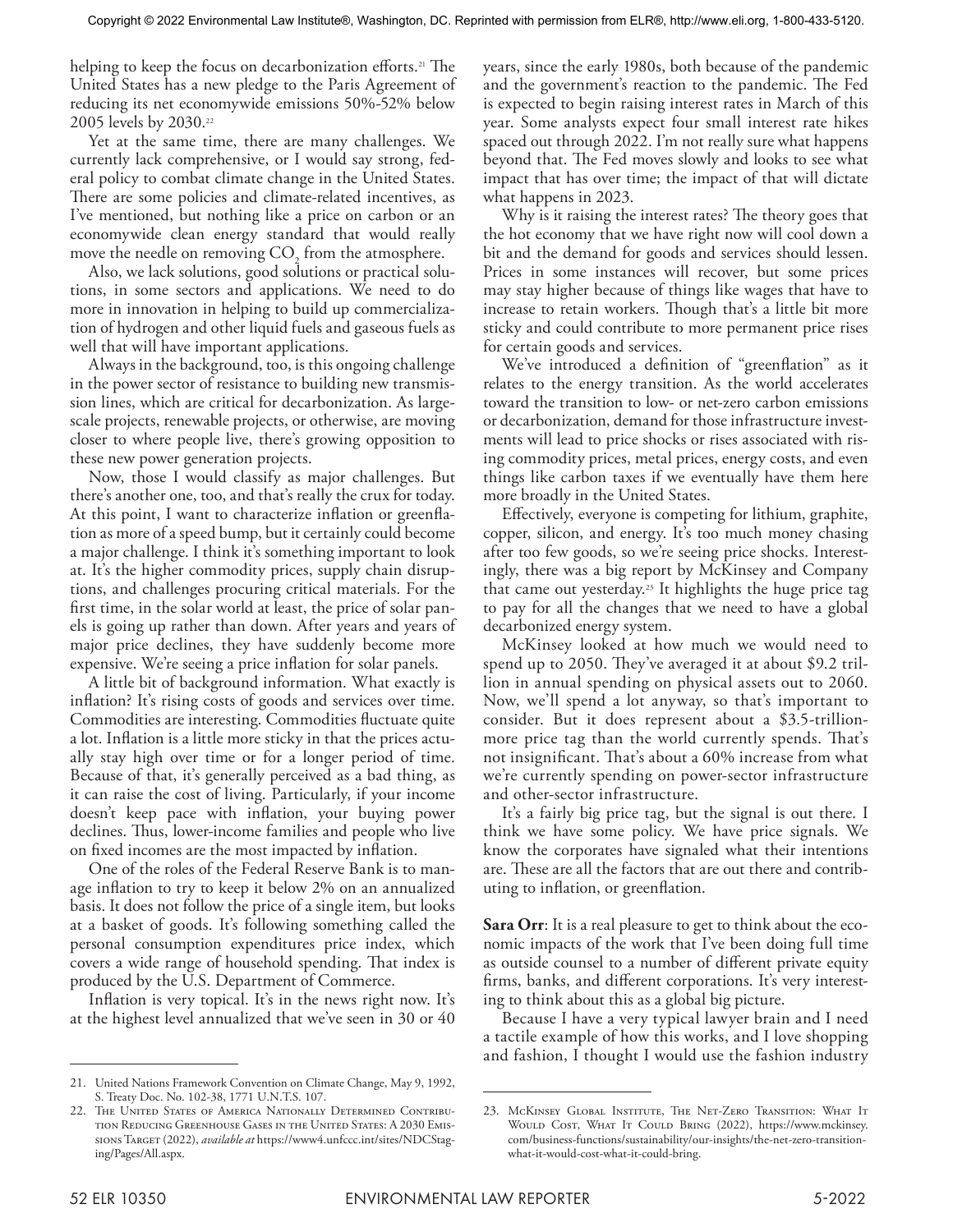and ESG issues in the supply chain as a case study of how greenflation might impact certain soft commodities like cotton.

A lot of the news covers greenflation in the context of hard commodities like minerals, oil and gas, and things that have a very tangible correlation to climate change and those types of impacts. Soft commodities, like cotton, are also natural resources that are impacted by a lot of the same trends and topics that my co-panelists already mentioned. Thinking about how ESG issues can be baked into regulatory actions that then might impact pricing of commodities and have a larger impact on supply chain issues will be our study here.

We're all wearing clothes right now. We all use products with textiles, so it's a very tangible example of something that requires the growth and production of raw materials. Cotton requires land to grow and lots of water. Some folks use different fertilizers and insecticides, and there are a lot of inputs into the production. Once it's made, it requires a lot of other natural resources and inputs to process it and manufacture it. Cotton mills might use a lot of water, a lot of energy. Again, there could be the use of chemicals. Then, human labor is important for both the production and processing of the raw materials, and throughout the supply chain for manufacturing.

When I look at ESG and I'm helping clients orient what's important, such as if I'm looking at an investment in an apparel manufacturer, there's so much to think about. It's nearly every single issue that impacts the environment and humans, and then humans' impact on the environment and other humans. We're just trying to boil it down to what is most important to a particular industry. We typically look at the Sustainability Accounting Standards Board standards as our go-to place to help orient materiality and look at other initiatives and voluntary frameworks that the fashion industry, for example, might choose to follow. Here, we're looking at four big issues, but we're going to zoom in on material sourcing and human labor.

The United States produces a lot of cotton. China is the number one cotton mill user. In terms of soft commodity sourcing, we're really thinking of China as one of the primary origins. A lot of this comes from Xinjiang. More than 85% of China's total cotton production is grown in this area of China.24 A lot of companies in the cotton industry and suppliers downstream in the supply chain might have ties and might source goods and materials, including cotton, from this area.

Let's go back to some of the ESG issues we think of from a materiality standpoint. One of the major material ESG issues we always think of or look at in any sort of commodity is supply chain commodity issues. Hopefully, this is not news to anyone that we have a lot of geopolitical press coverage, a lot of news and focus by this Administration and the prior administration, on how best to impact

24. U.S. Department of State, *Xinjiang Supply Chain Business Advisory*, https:// www.state.gov/xinjiang-supply-chain-business-advisory/ (last visited Apr. 13, 2022).

through U.S. commerce the reported human rights violations in Xinjiang.

There's been a lot of press about forced labor programs and relocation efforts to force assimilation and have some sort of reduction of that specific population. There are also reports that indicate certain minority groups were forced to work at sites that include the production of cotton and cotton mills at wages that would be significantly lower than living wages. This naturally brought a lot of attention to this issue.

We now have a law, the Uyghur Forced Labor Prevention Act,<sup>25</sup> that was recently signed by President Biden. There was a lot of press about it on Christmas Day. It's one of a number of different federal initiatives that are trying to address this ESG issue of forced labor and human rights.

This brings me back to putting it in context for those of us who've been doing this for a couple of decades now: it reminds me of the Securities and Exchange Commission (SEC) disclosure rule on conflict minerals.26 This new law is going to have a significant impact on any U.S. company that is going to be importing silica-based products. To Doug's point, anything within the solar industry is going to be relevant, and this will impact the solar industry quite heavily.

The law also covers cotton and tomatoes, and there are certain goods where importation might be prohibited. The Tariff  $Act^{27}$  is going to be the primary driver. The Uyghur law is going to become effective on June 21, 2022, unless it's litigated and tied up by administrative actions, which is very likely to occur here in the United States. There will be a rebuttable presumption that anyone who's importing goods from China needs to be able to demonstrate clear and convincing evidence that the goods did not come from this region. What this means is that there's going to be a mandatory ESG supply chain due diligence requirement for any company in the United States that is going to be importing these specific goods.

Reframing it in thinking of conflict minerals, when the SEC finalized the conflict minerals disclosure regime in 2012, it was probably the first example of having public companies or other issuers in the United States having to disclose what their supply chain looks like with respect to those identified minerals and to do this type of due diligence process, which is good business first and foremost. But, secondly, that requirement then to have disclosure in an SEC filing brought the regulatory scrutiny to those types of issues very, very heavily. And that's where we are as well with respect to the Uyghur law.

The other interesting bill that was proposed around the holidays was the New York State Fashion Sustainability and Social Accountability Act.<sup>28</sup> This law, if passed and implemented, means that New York State fashion retailers doing business in the state with 100 million or more

<sup>25.</sup> Pub. L. No. 117-78, 135 Stat. 1525 (2021).

<sup>26.</sup> 77 Fed. Reg. 56274 (Sept. 12, 2012) (codified at 17 C.F.R. §240.13p-1).

<sup>27.</sup> Tariff Act of 1930, 19 U.S.C. §§1304-1677f (Suppl. 2 1988).

<sup>28.</sup> S.B. 7428, 2021-22 Reg. Sess. (N.Y. 2021), https://www.nysenate.gov/ legislation/bills/2021/s7428.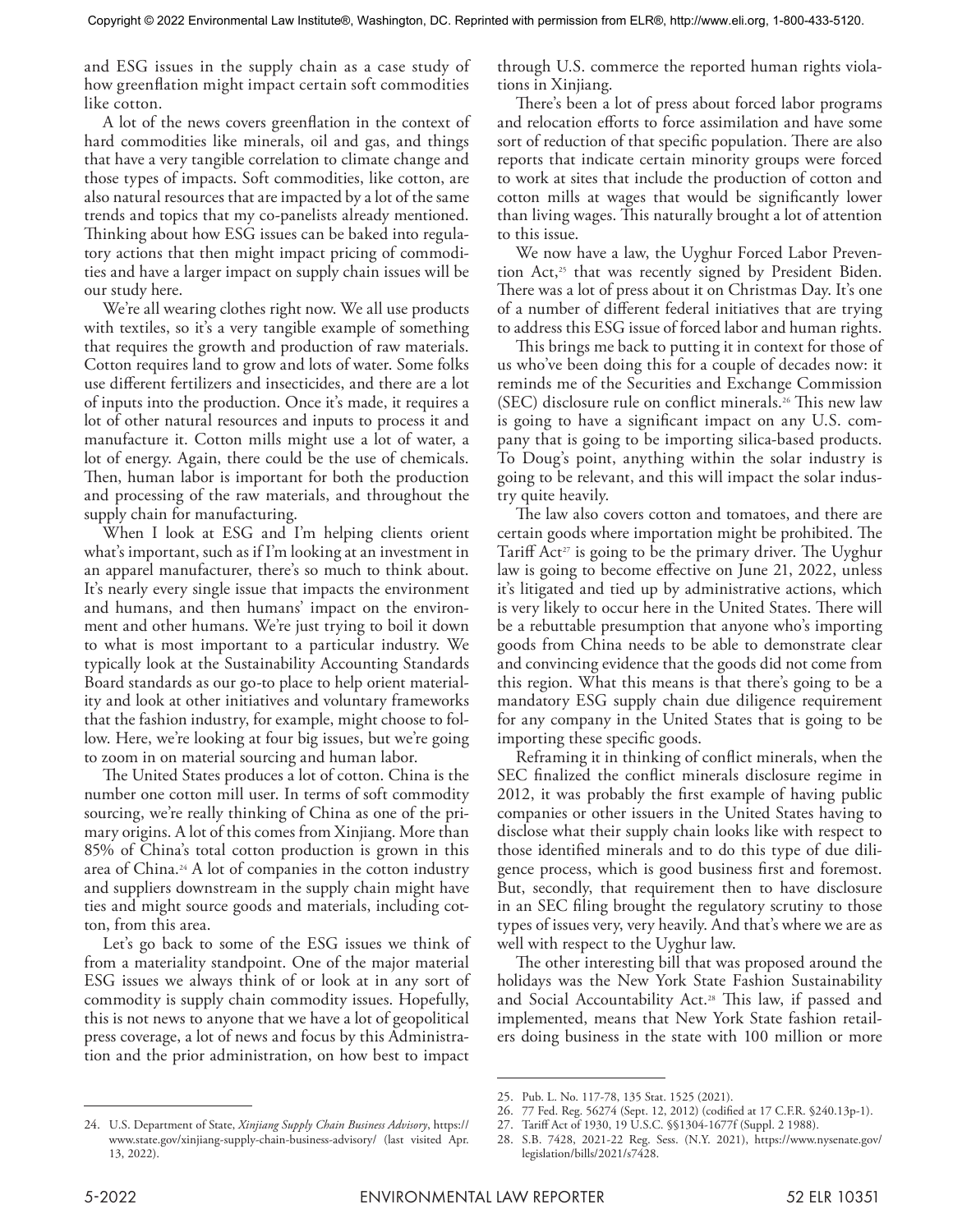annual worldwide gross receipts will have to disclose what ESG policies they have, how they conduct due diligence on ESG issues in their supply chains, and how much of their raw materials (including cotton) are sourced and produced in these specific areas of the world where there are known human rights issues. If this were adopted, it would be the first example of comprehensive, prescriptive ESG due diligence law in the United States. So, I'm excitedly following this. I'm sure there will be a lot of attention on this as it goes through.

This is my attempt to be an economist when I'm not. I clearly spend my days doing strategic guidance and counseling to clients on how to actually operationalize these ESG issues. But my sense is that these takeaways are correct. I'll defer to Doug if it matches up with his analysis.

In my practice, I often hear sighs of annoyance, being so overwhelmed, and a willingness to just give up because there are so many different components of ESG. It's so top of mind for every single company and investor.

One way that we lawyers can help folks understand why it's important is to try to stay abreast of the major developments and make sure that we're breaking them down into bite-sized information for clients. Anytime I see anything happen with the New York bill or if I see additional things happen that might impact supply chain issues and implement some sort of regulatory implementation around human rights and due diligence, I'll send my clients an e-mail on that with links to the background documents. It's keeping people's attention on why these issues are important because they're finally being baked into hard law after years and years of voluntary initiatives. That's the number one thing that lawyers can help do.

The other, more commonsense thing is that we lawyers will be looking at different legal risks of compliance or failure to comply with these types of legislative and regulatory requirements. Again, so much of this has been voluntary in nature. There have been voluntary ESG disclosure frameworks for years. We expect that the SEC will have some sort of proposed rulemaking around ESG frameworks, hopefully later this year, so we can see the proposal.

We know there's a convergence now toward an international ESG disclosure standard. I hope to see that in my lifetime or before I retire. I think it will happen in the next two to five years. In the meantime, it's helping our clients balance the hard law and the soft law obligations, the different voluntary initiatives, and how they can make their businesses the most attractive from a long-term value-creation standpoint to harness the power of ESG.

Part of that is that a lot of companies have really robust supply chain diligence procedures already because it's good business to do so. While we set aside the economic impacts of perhaps adding some additional steps around auditing for specific human rights and forced labor issues in the supply chain, my sense is that this won't be a significant cost impact on companies, at least for those who have really sophisticated supply chains already.

But, again, I am not an expert in that area. What I am an expert in is helping develop due diligence procedures for our clients, and for companies, banks, and anyone who needs to analyze what the potential risks are and the opportunities. That's something we corporate lawyers are: due diligence pros.

I love working with other consultants in this space. There are a billion ESG consultants, a lot of technical providers who have great software and great tools that can help companies map their supply chain and identify higher-priority areas where they should focus in terms of ESG sensitivities. It's a pleasure to get to work with those types of experts, too, to bring all the tools to our clients to help them manage and digest all of the potentially material ESG issues.

**Michael Curley:** Let me begin by thanking all three of you for these terrific and provocative presentations. There is a question from the audience: have there been any instances where the costs have been reduced with the implementation of environmentally friendly practices?

**Sara Orr:** Anecdotally, if I'm thinking of different wastewater reduction efforts and different water sourcing environmental regulations that have evolved over the past two decades, I've been doing this; I've certainly seen cost savings in oil and gas industry clients where they've had to adapt to those types of regulatory drivers. They ultimately saved money. It's the same with the reuse of methane and avoiding flaring for oil and gas operations and to be able to sell that gas as a separate product stream. I think there are a lot of examples of there not always being long-term cost increases. I'll defer, though, to my co-panelists.

**Doug Vine:** Sara alluded to it, but among the larger providers of our marketers of natural gas there's some initiatives that they've undertaken on their own. I'm not sure how. I think a regulation is coming for methane. It's going to be more widespread. But among the larger producers, the ones that have actually invested in cleaning up their distribution networks have been able to reduce leakage fairly significantly in their distribution systems. That's certainly been a positive because methane is an extremely potent greenhouse gas. When its fugitive emissions leak, its impact will be a lot more significant than  $CO_2$ .

**Urvashi Kaul:** Doug and Sara already gave concrete examples. Overall, I want to add that—whether it's in the U.S. markets when we had sulfur dioxide and nitrous oxide cap-and-trade or environmental emissions regimes—our experience time and again has been that if there are regulations or imminent regulations, the private sector usually responds in a much more nimble manner than anticipated typically by regulators or other analysts.

Whether it's medium term or even sometimes short term, price pressures do settle down. I'm not saying it is true for everything, but a lot of times, when the private sector has been given opportunities to adapt and especially if they're anticipating a change, companies don't start thinking about it before the regulation is in place. They think about it when the buzz starts. Often, years earlier.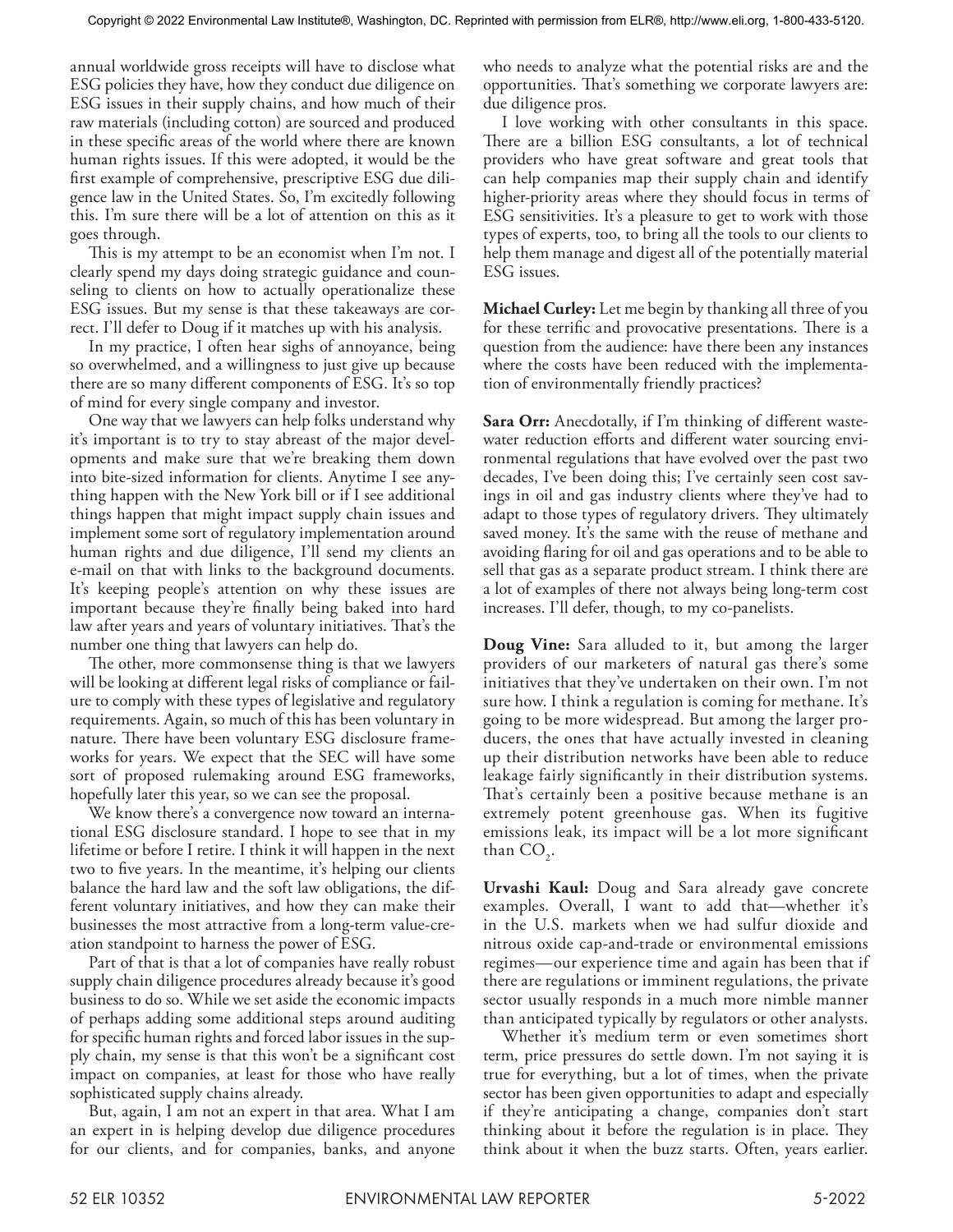So, there's a quick adaptation that leads to price reductions, sometimes drastically.

Doug talked about solar-powered generation. The price of solar cells went down from when Germany was the predominant producer to when China became the predominant producer, which led to the implementation or adaptation of solar power renewables. It helped because the prices fell so low.

It's the first time they've gone up in a while. They had been down for a long time. So, I think inherently the price pressure is a high price. Inflation pressure may not be long term, again, not for everything, but at least in certain cases.

**Michael Curley:** I'd like to ask the panel a question that's based on the work I do. A couple of you touched on the cost of energy efficiency moving in different directions. Let's use solar panels as an example. There are some programs where you can get financial assistance to put solar panels on your home or your property. However, I understand solar panels can come with 30-year warranties.

In project finance, the rule of thumb is that you never finance anything for longer than its service life, and that frankly you're dumb if you do it for shorter than its service life. Say you have a school bus that will last 10 years. If the school board tries to finance the bus for 20 years, they're nuts and you should replace them. But so should you replace them if they try and finance it for five. The idea here is that you finance things over their useful life. Banks don't particularly like this idea, but governments do.

The price difference of paying for a solar panel on a 10-year loan versus a 30-year loan is enormous. And the rule of thumb in environmental finance is, if you want to improve environmental quality, do more projects. The way you do more projects is by making them less expensive so more people can do them.

I'm cribbing this from a program that was started in Berkeley a few years ago called the Property Assessed Clean Energy (PACE) program. In the city of Berkeley, if you want solar panels on your house, you borrow the money from the city, and the city issues a bond. The bond is 30 years, not 10. And, as you may know, municipal bond rates are lower than any other rates in the marketplace. So, you've got the longest term and the lowest rate. And that's the goal, to get more projects done.

Here's the kicker. If you buy a solar panel and you get transferred to Seattle the next week or the next day or the next month, and you have a bank loan, you have to pay the bank loan off when you sell the house. If you do it through the PACE program, the solar panels stay with the house and so do the payments because they're collected by the city. They're collected with the annual real property tax payment. That's how the whole system works.

I wanted to give you this example because this is a terrific program that's gone absolutely nowhere. There are 14 states that have implemented something like a PACE program and a handful of cities. And that's it out of the entire country. We're talking about the environment and money here, the basics. Any comments on any of this in terms of whether you see this as a major force having longterm effects?

**Doug Vine:** There's a lot of issues with regard to home solar. You look at cost for utility-scale solar versus residential solar. It's so much more efficient to do utility-scale solar. The price is so much cheaper.

I understand the desire of individuals to be self-sufficient and to contribute to using less. I think PACE would be great for things like getting people to convert from natural gas appliances and natural gas furnaces to heat pumps and electric hot water heaters, which would be more significant than putting solar panels on people's roofs. This is a huge challenge. It cannot be understated how much we need to do. With some of these pitched battles that we have, maybe it comes down to utilities.

The other real concern is when too many people start putting solar panels on their roofs. That creates issues in distribution networks for substations and very old equipment in a lot of neighborhoods that need to be upgraded and who pays for that. There's a lot of challenges that get introduced from that particular issue of residential self-generation.

**Urvashi Kaul:** It's interesting that you mentioned PACE. I was actually delving into it a couple of months ago for some projects. You probably know this much better than I do; you specialize in environmental project finance. PACE has some implementation issues that in my opinion have impeded the adoption. I think it's in three states now.

There's a dependence on private contractors and doorto-door sales by those contractors, and there are some pricing issues. A lot of consumer advocates have spoken about it and quote the National Consumer Law Center, which is a consumer advocate. Some of the criticism has been that there are private contractors that solicit and enroll homeowners in these loans without doing their due diligence about people's ability to pay. And of course a lot of these PACE liens may not be covered by the Truth in Lending Act, for example.

Based on how effective or how impactful it is in the lower low-to-moderate income (LMI) communities is also another issue here. Not to delve into much more detail about this, but, as an idea, PACE works. In terms of implementation, there have been some challenges.

**Michael Curley:** There's another impediment. If you did a PACE loan and you have a mortgage on your house, the PACE loan gets paid off by the city. It has a higher priority than the home mortgage does, which means the banks went nuts.

**Urvashi Kaul:** Fannie Mae and Freddie Mac also would not touch it.

**Michael Curley:** Yes, Fannie Mae, the godmother of all mortgage banks, stepped in. That has caused a bunch of states to have what they call C-PACE programs. The C is for "commercial" because they won't do home mortgages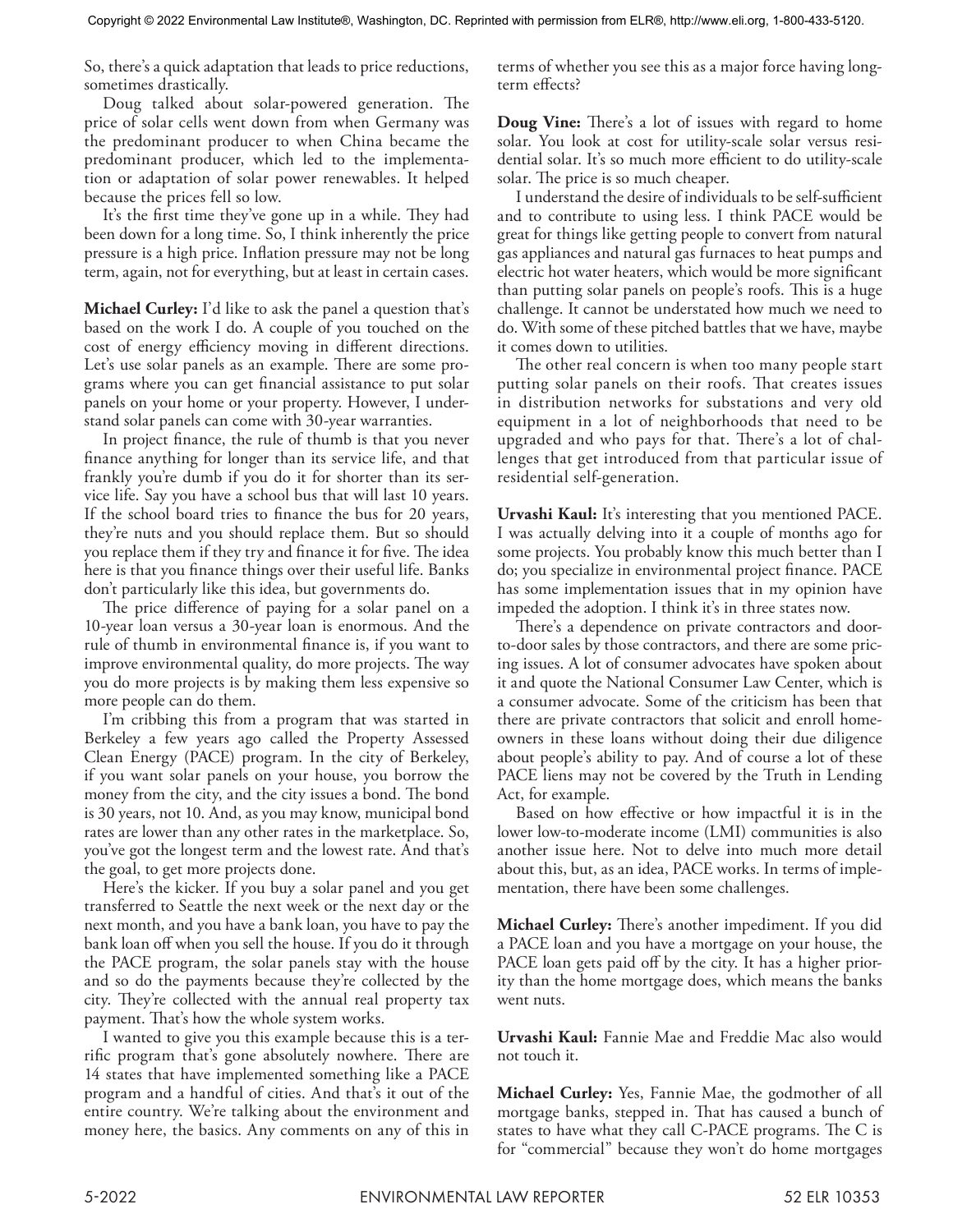because of Fannie Mae. Fannie Mae doesn't want your solar panels in front of their mortgage. But the C-PACE programs work.

Let me go back to something that Doug said, I took a very general observation. How important is greenflation? How important is this to a family? Is this an academic exercise? What do you think the impact is in all different areas to the average family in the country?

**Doug Vine:** I'm not sure how important greenflation is. I'm a firm believer in being forthright and honest about renewable electricity being quite cheap relative to the alternative. But still a lot needs to be built that will need to be paid for, and amortized, and absorbed by ratepayers. The sheer act of an energy transformation will lead, in the short to medium term over some period, to higher electricity bills.

There is also the fact that there are fossil power plants that are not fully paid off, so that has to be paid for. And the fact that we need to pay for it as it transitions to account for a work force that needs to shift into other industries or other aspects of the clean energy transition. Those moves are all going to be felt by consumers.

When you enact policy like a carbon price and you actually get revenue, you can help to offset some of those price rises with dividends. I think that's quite a fair and important thing to do, especially for the lower decile households. But everybody could conceivably get some kind of dividend check under a carbon pricing scheme.

The greenflation aspect itself is there in that, if there are these periods where there are supply shortages or factory wages have to increase, then it actually winds up becoming a bit more expensive than the models forecasted. Also, these price shocks that get introduced only add to the price tag. I would say that that is probably a lot less significant than the price tag of building all the new infrastructure that we need. That includes transmission and new generation, swapping out appliances that are no longer green-compliant.

**Urvashi Kaul:** I think ESG trends overall—whether it's for energy transition or supply chain issues. Sara mentioned human rights issues and the supply chain of cotton growth, or tomato picking, for example. There are bound to be cost increases for companies that could ultimately be transferred to end-consumers in terms of higher-priced items. Supply chain issues for oil and gas or other hard commodities could result in some price increases for households, especially LMI households. In general, all households, but LMI households might just face the pinch a little bit more, like Doug said.

There are indirect impacts of these developments, definitely. To the extent that there is, at least in the short run, an inflationary pressure, and we will see it in consumer items too. But how much of it is because of overall ESG trends and greenflation? Or how much of it is just our current challenges with aging infrastructure and global trade flow issues that are beyond greenflation? That's not clear. Maybe truth is somewhere in the middle. It may be a bit of both. As we know that the world is becoming smaller and smaller, these issues get complicated and can have global impacts. And the pandemic is not doing us any favors here either.

**Michael Curley:** We have another question from the audience. Urvashi mentioned it briefly, but how is the pandemic affecting commodity prices in the environmental sector and greenflation? What's the pandemic doing to us?

**Urvashi Kaul:** The pandemic has immediately stalled a lot of global trade flow because of transportation issues. It was especially huge last year when the pandemic began.

It has also highlighted and put in our face the socioeconomic inequities and the complications of dealing with the global crisis. So, not only in terms of price pressures because of transportation limitations and global supply chain issues, but also in terms of what people focus on. The pandemic has brought to the forefront some of the socioeconomic issues, which has then led people to pay even more attention to the "S" in ESG.

For example, health care and people with lower incomes where they—I don't want to be crude about it but—have higher death rates and higher hospitalization rates. Facts like that influence how people react to some of the issues that are impacting us. So, I think more focus on the "S" in ESG is a result of COVID.

Then, there is government spending not only for COVID, but on infrastructure as well. Climate and socioeconomic mobility is an integral part of whether the infrastructure is built to a certain extent. Also, Build Back Better, whatever happens to it, whether it passes or not, is in the political conversation. It's top of mind for a lot of people. That has an impact on people's lives, I presume. In terms of a direct link of COVID to price inflation, I feel that they are competing disparate trends that have come to play here.

**Sara Orr:** Again, the focus on "S" has been exponential because of the pandemic and because of the social justice movements around the world last summer. One thing we are seeing is an impact on the mental health and well-being of employees; with engagement programs, I'm looking at that from a real materiality standpoint. I'm looking at different companies with mergers-and-acquisition diligence or helping advise on ESG programs.

Mental health and impacts from the pandemic are something that each one of us can relate to. This is off topic and not related to greenflation, but when it's tied up in the serious impacts on earnings of major Wall Street banks or other employers who are experiencing significant impacts from the Great Resignation, presumably things will cost a bit more when the companies have to pay more for employees.

**Urvashi Kaul:** One of the other impacts that has been brought to light as a fallout of COVID-19 is a pressure on employee compensation, especially in the United States where people are demanding higher salaries or more com-